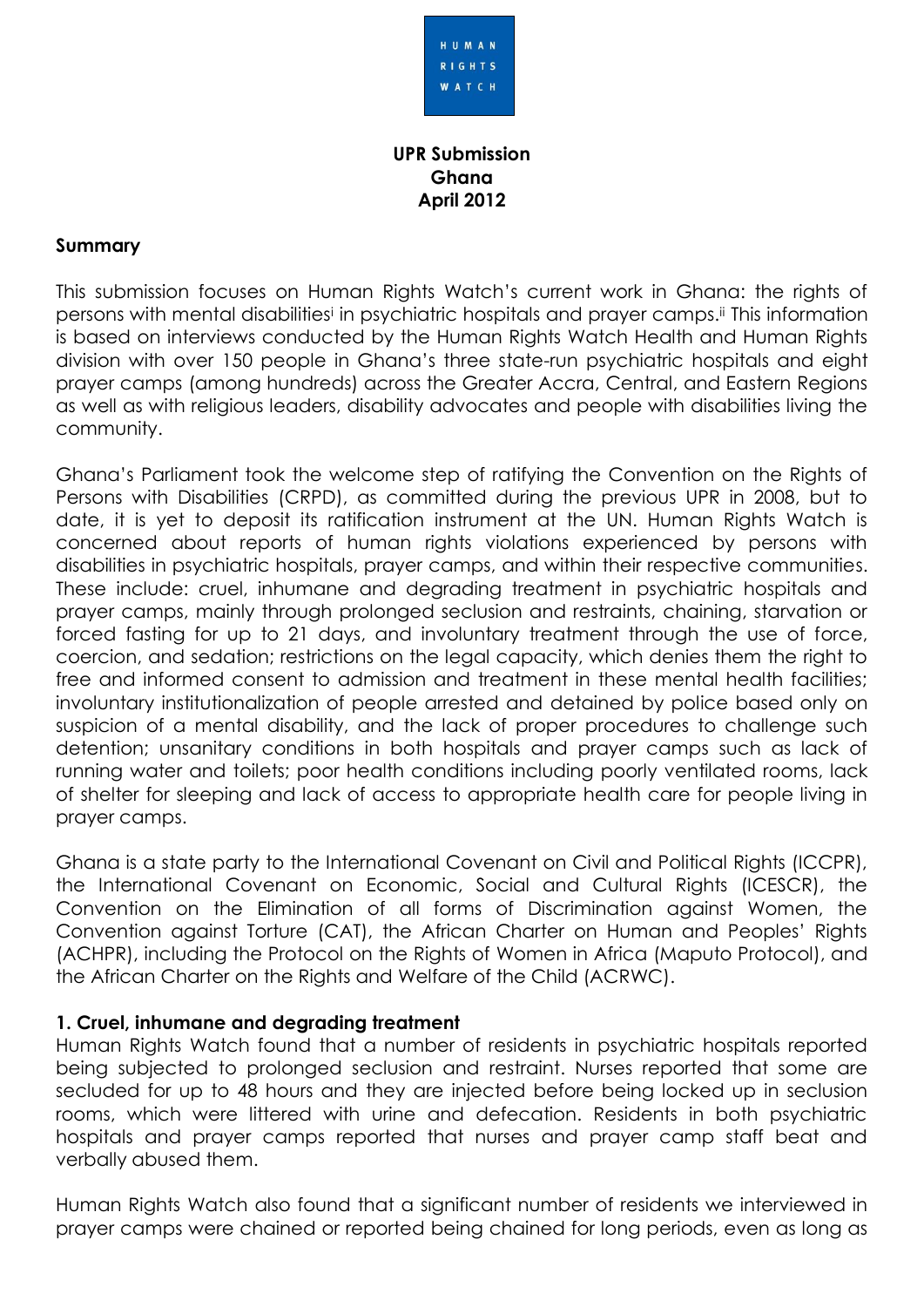eight months. Residents and administrators from several prayer camps reported mandatory and forced fasting (including no food or water) for three days, followed by morning-to-dawn fasting up to 21 consecutive days. Serious health consequences from fasting were reported by majority of the residents.

The current Mental Health Bill, which was passed into law by Parliament in March 2012 and is, awaiting assent by the president, does not seem to provide a remedy to the forementioned challenges. The bill does not provide for an overall regulatory framework to monitor the practices and of unorthodox mental health care providers.

**Obligations:** Ghana is obligated to respect its obligations under article 16 CAT,<sup>iii</sup> article 7 of the ICCPR<sup>iv</sup> and article 5 of the ACHPR.<sup>v</sup>

# **Recommendations:**

- Ghana should complete ratification of the Convention on the Rights of Persons with Disabilities, and domesticate it as part of its national legislations.
- Enact laws banning inhumane practices including chaining and prolonged restraint, mandatory fasting in prayer camps, and treatment without free and informed consent.
- Formulate a national policy on non-orthodox mental health service provision, which should contextualize and guide access to mental health services by persons with mental disabilities in prayer camps and in traditional healing places.
- Ensure an adequate redress mechanism for victims of cruel and degrading treatment in mental health facilities.
- In the short term, improve conditions in psychiatric hospitals and prayer camps. In the longer-term, progressively develop voluntary community-based mental health services.

## **2. Restrictions of legal capacity for some persons with mental disabilities**

Persons with mental disabilities in psychiatric institutions and prayer camps and hospital and camp staff reported that family members or staff routinely decided on a person's admission to, treatment within, and discharge from mental health facilities even when people voluntarily bring themselves to such facilities, effectively denying them their legal capacity to make their own decisions. No clear legal framework or structures exist to provide assistance to persons needing support in making decisions.<sup>vi</sup> The Mental Health Bill presumes the incapacity of persons with mental disability, limiting their ability to make decisions about where they live and what treatment they receive. The bill also offers no clear protections on the abuse of guardianship powers. These provisions contravene article 12 (2) of the Constitution of Ghana as well as international law to which Ghana is a state party.

**Obligations:** These restrictions violate article 3 of the ICCPR; vii article 3 of the ICESCR; viii and article 2 of the ACHPR.ix

## **Recommendations:**

- Amend/ repeal all domestic legislation with the CRPD, especially provisions on equal recognition before the law, legal capacity and supported decision making, as the alternative to guardianship.
- Develop a community awareness strategy, particularly for mental health professionals and prayer camp staff, on the right of persons with mental disabilities to make their own decisions and the need for support in making decisions.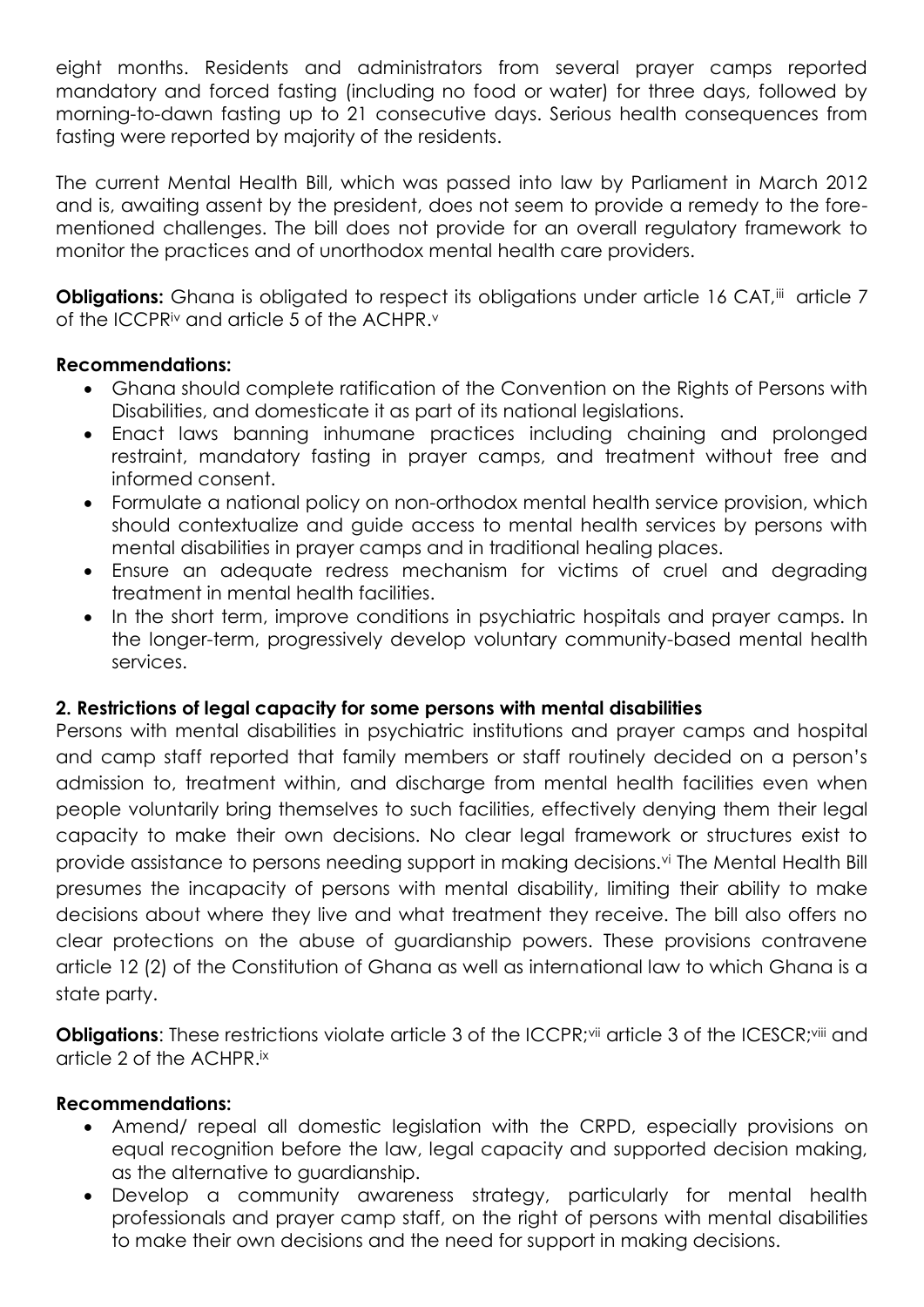- Strengthen existing structures to effectively address legal concerns of persons with mental disabilities. This should include continuous training for the judiciary, police, prisons, and the Commission for Human Rights and Administrative Justice; and improving accessibility to justice centers for persons with mental disabilities.
- Train persons with mental disabilities about their rights and the existing mechanisms through which they can challenge violations of such rights.

# **3. Restrictions on the rights to personal liberty and freedom of movement**

Human Rights Watch found that a number of residents in psychiatric hospitals and prayer camps were arrested and detained by police on mere suspicion of a mental disability, and some were detained for several days. While some but not all people in the psychiatric hospitals whom we interviewed had a mental disability, a number of residents in prayer camps were brought to the camp because of drug use; and many had not received a psychiatric evaluation to determine if they had a mental disability. Those admitted under court order often had to wait several weeks for the court to sanction their release after the hospital had discharged them. The Mental Health Bill allows for forced treatment or admission, which may lead to arbitrary and prolonged detention and deprivation of personal liberty.

People living in psychiatric hospitals are restricted in their movement even within their respective wards. In prayer camps, people were restrained in chains for the entire day and for long periods, one man up to eight months without pause. People were released from the chain and from the camp only when the camp leader received "a message from God," rather than following a medical or psychiatric evaluation.

**Obligations:** The situation in Ghana violates articles 9(4) and 10(1) of the ICCPR.<sup>x</sup> The Special Rapporteur on torture and other cruel, inhuman and degrading treatment or punishment observed that in certain cases, arbitrary or unlawful deprivation of liberty based on the existence of a disability might also inflict severe pain or suffering on the individual, thus falling under the scope of the Convention against Torture.<sup>xi</sup> When assessing the pain inflicted by deprivation of liberty, the length of institutionalization, the conditions of detention and the treatment inflicted must be taken into account.

Article 6 of the ACHPR avails every individual of the right to liberty and the security of their person, and thus prohibits arbitrary arrest or detention and deprivation of freedom except for reasons and conditions previously laid down by law. The African Commission on Human and Peoples' Rights in Prohit & Moore v. The Gambia, held that "article 6 does not mean that any domestic law may justify the deprivation of such persons' freedom and neither can a State party to the African Charter avoid its responsibilities by recourse to the limitations and claw back clauses in the African Charter." xii

## **Recommendations:**

- Reform all legislation that restricts personal liberty based on disability, specifically intellectual and mental disability.
- Establish an effective monitoring framework, including designating a special body to oversee conditions of persons with mental disabilities whose right to personal liberty is restricted. This body should have a special mandate to monitor compliance by community and alternative mental health services, including prayer camps and traditional healers.
- Ensure that reasonable accommodations are provided in all mental health facilities.

## **4. Lack of access to appropriate, quality health care**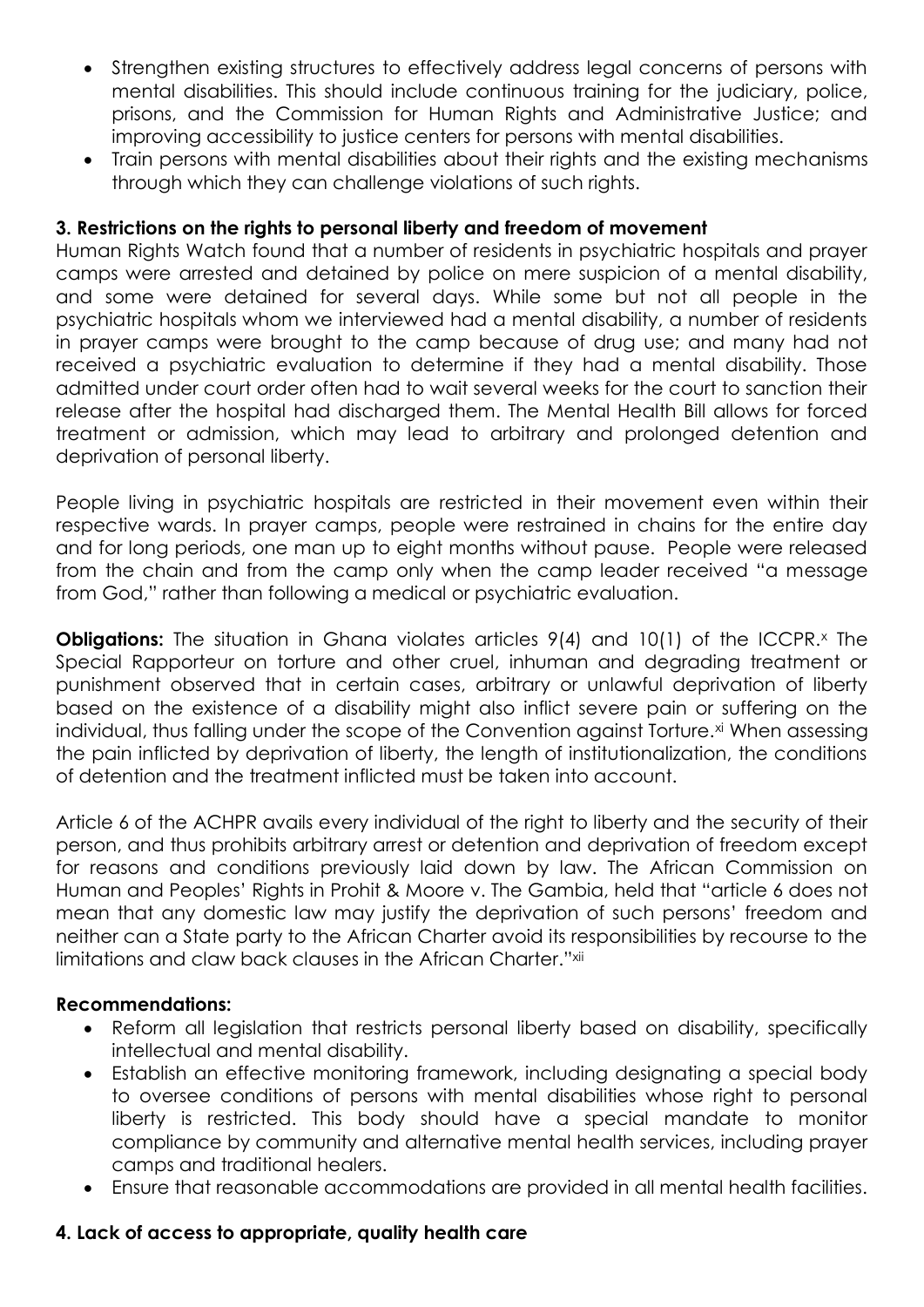Free and informed consent is a key component of the government's obligation to provide the highest attainable standard of physical and mental health, required under the ICESCR. Human Rights Watch found that doctors and nurses admitted using force to give patients their prescribed medication or hiding the medicines in their food. In most cases, family members or medical staff decided on admission into and treatment in a psychiatric hospital or prayer camp, without the free and informed consent of the individual.

Accra Psychiatric Hospital's children's ward lumped residents together with different disabilities: intellectual disabilities, blindness, and cerebral palsy. Some of the patients in this children's ward were 40 years old. Others did not have psychiatric illnesses, but still received psychotropic drugs, rather than other services. All three psychiatric hospitals are understaffed to such an extent that patients cannot reasonably expect to receive adequate health care.

In prayer camps, residents had limited access to professional mental health services. Psychiatric nurses visited such prayer camps only once a month. In one prayer camp with 135 residents, the visiting nurse also was one of two nurses serving the psychiatric unit of a general district hospital.

In the community, Human Rights Watch spoke with women who had suffered post-partum depression, but they did not recieve adequate support.

**Obligations:** Ghana is obligated to respect Article 25.1 of the Universal Declaration of Human Rights; article 12 of the ICESCR; articles 11.1 (f) and 12 of CEDAW; article 24 of the CRC; and article 16 of the ACHPR. xiii

## **Recommendations**

- Train and recruit more mental health professionals to improve the doctor/nursepatient ratio; as well as increasing the number of non-medical staff in psychiatric hospitals to help nurses with maintenance work such as cleaning of wards, preparing food for residents, among others.
- Develop a formal working relationship between prayer camps and psychiatric hospitals; and design measures through which persons with mental disabilities in prayer camps can access mental health services, including diagnosis, voluntary treatment, and regular monitoring by professional mental health service providers.
- Raise awareness about mental disabilities, its causes and disability rights, especially among alternative mental health service providers and the broader community, in partnership with organizations of persons with mental disabilities; and media.
- Provide services and treatment to women who have post-partum depression, and conduct a public relations campaign raising the awareness of this condition.

# **5. Poor infrastructure, shelter and health conditions**

Human Rights Watch found that the three public psychiatric hospitals it visited were in poor condition and in need of repairs. Some hospitals had insufficient running water and electricity in bathrooms, forcing patients to defecate in the courtyard or rooms. Residents slept on thin mats on the ground and only a few had a sheet or blanket. General hygiene was very poor, with toilets in some hospitals filled with feces and cockroaches. All hospitals reported lack of enough food to feed residents, many of whom complained of poor food quality, including rotten fish.

Conditions in prayer camps were even worse than in psychiatric hospitals. Food shortage was a major problem, especially for residents without family support. Some camps lacked any physical shelter; residents were chained to trees with only small plastic bags to cover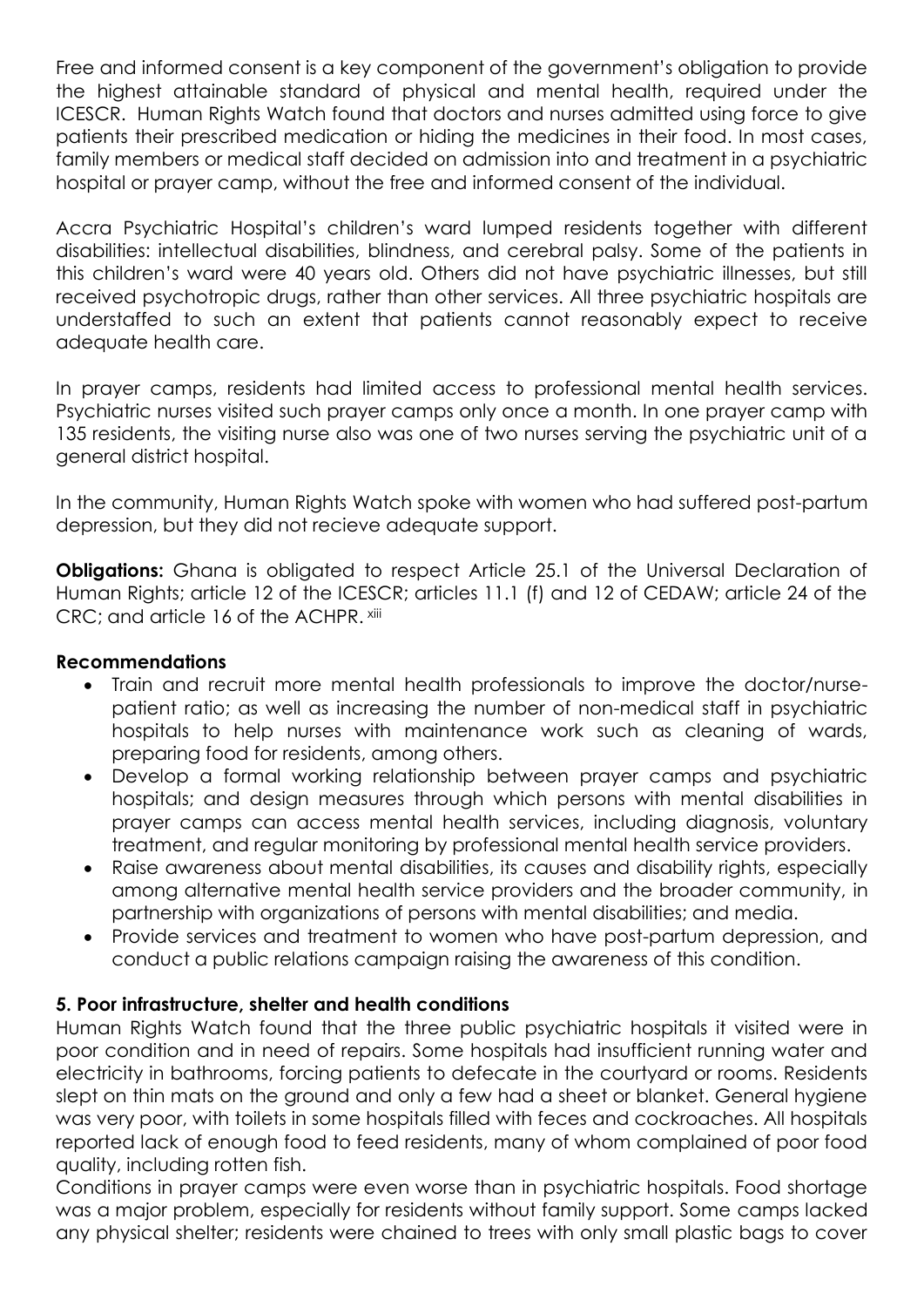their heads when it rained. In prayer camps with semi-built structures, they were poorly ventilated, overcrowded, and lacked mosquito nets.

Residents in prayer camps were not released from chains to use a toilet, and defecated in the open in small bags or a bucket. Bags with feces lay strewn nearby. In one prayer camp, residents reported that buckets for human waste were emptied only once daily, early in the morning, forcing them to endure noxious smells for the rest of the day.

**Obligations:** Ghana is obligated to respect Article 25.1 of the Universal Declaration of Human Rights; article 12 of the ICESCR; articles 11.1 (f) and 12 of CEDAW; article 24 of the CRC; and article 16 of the ACHPR. xiv

#### **Recommendations:**

- In the short term, improve the infrastructure in psychiatric hospitals, including repairing dilapidated buildings, broken water and electricity supply system, and establishing a framework through which supplies such as gloves and detergents can be obtained.
- Maintain a register of prayer camps which house or interact with persons with mental disabilities.
- Establish a framework to monitor and regulate prayer camps—particularly with regard to health and hygeine standards—and minimum standards for admitting persons with mental disabilities as residents.

#### Endnotes:

**.** 

Mental disability for purposes of this submission refers to mental health problems such as depression, bipolar disorder, and schizophrenia.

ii These are centers, mainly managed by religious and traditional healers, where persons with mental disabilities are taken for spiritual "recovery" in Ghana. Prayer camps are widespread in Ghana, with an estimated 70 prayer camps in just one district in the Greater Accra region. See, The Chronicle, [http://ghanaian-chronicle.com/prayer](http://ghanaian-chronicle.com/prayer-camps-and-mental-illness/)[camps-and-mental-illness/,](http://ghanaian-chronicle.com/prayer-camps-and-mental-illness/) accessed on March 28, 2012.

III In interpreting article 16 of the Convention Against Torture, the special rapporteur on torture, and other cruel, inhumane and degrading punishment (A/63/175/July2008) noted that "for an act against or an omission with respect to persons with disabilities to constitute torture, the four elements of the Convention definition  $-$  severe pain or suffering, intent, purpose and State involvement — need to be present. Acts falling short of this definition may constitute cruel, inhuman or degrading treatment or punishment under article 16 of the CAT"

<http://daccess-dds-ny.un.org/doc/UNDOC/GEN/N08/440/75/PDF/N0844075.pdf?OpenElement>

<sup>iv</sup> Article 7 of the ICCPR prohibits subjecting anyone to torture, cruel and degrading treatment or punishment including medical and scientific experimentation—without free consent.

<sup>v</sup> Article 5 of the ACHPR accords every individual the right to the respect of the dignity inherent in a human being and to the recognition of his legal status; and thus prohibits all forms of exploitation and degradation of man particularly slavery, slave trade, torture, cruel, inhuman or degrading punishment and treatment.

vi See article 94 of the Constitution of Ghana.

<sup>vii</sup> Article 3 of the ICCPR provides that "States Parties to the present Covenant undertake to ensure the equal right of men and women to the *enjoyment of all civil and political rights* set forth in the present Covenant."

viii Article 3 of the ICESCR provides that "States Parties to the present Covenant undertake to ensure the equal right of men and women to the enjoyment of all economic, social and cultural rights set forth in the present Covenant."